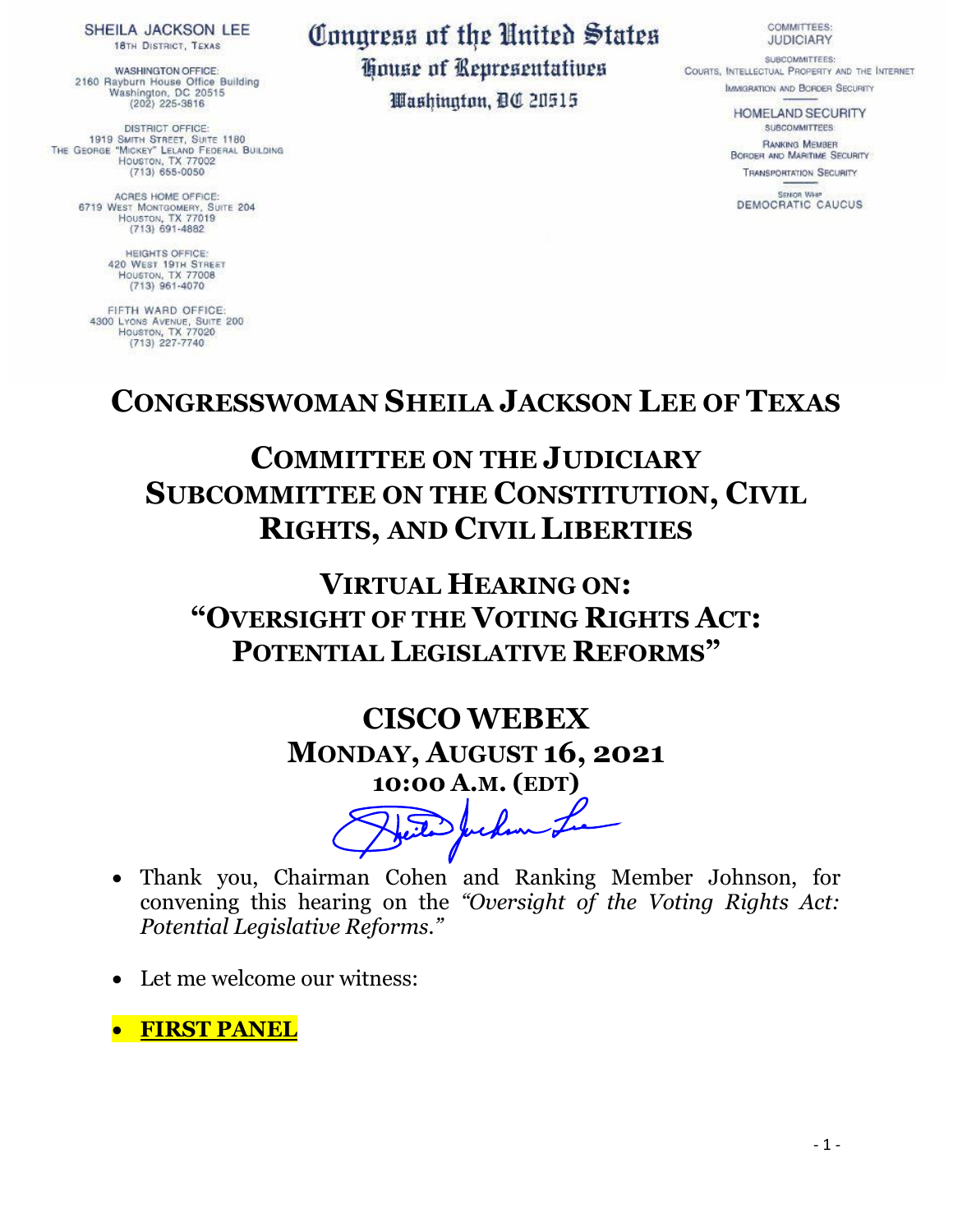o The Honorable Kristen Clarke, Assistant Attorney General for Civil Rights, United States Department of Justice (DOJ).

• **SECOND PANEL**

- o Wade Henderson, Interim President and CEO, Leadership Conference for Civil and Human Rights;
- o Thomas A. Saenz, President and General Counsel, Mexican American Legal Defense and Educational Fund, Inc.;
- o Wendy Weiser, Vice President, Democracy, Brennan Center for Justice, New York University Law School;
- o Peyton McCrary, Professorial Lecturer in Law, George Washington University Law School;
- o Jon Greenbaum, Chief Counsel and Senior Deputy Director, Lawyers' Committee for Civil Rights Under Law;
- o Sophia Lin Lakin, Deputy Director, Voting Rights Project, American Civil Liberties Union;
- o Samuel Spital, Director of Litigation, NAACP Legal Defense and Educational Fund.
- o *[Minority Witness] Hans von Spakovsky, Senior Legal Fellow, Heritage Foundation;*
- o *[Minority Witness] Maureen Riordan, Litigation Counsel, Public Interest Legal Foundation.*
- Thank you for your participation and **I look forward to discussing with** you potential legislative reforms to restore protections around the right to vote to undo the serious damage to the precious right to vote occasioned by decades of right-wing attacks, including by the conservative majority on the Supreme Court.
- The Supreme Court majority has simply never understood, or refuses to accept, the fundamental importance of the right to vote, free of discriminatory hurdles and obstacles.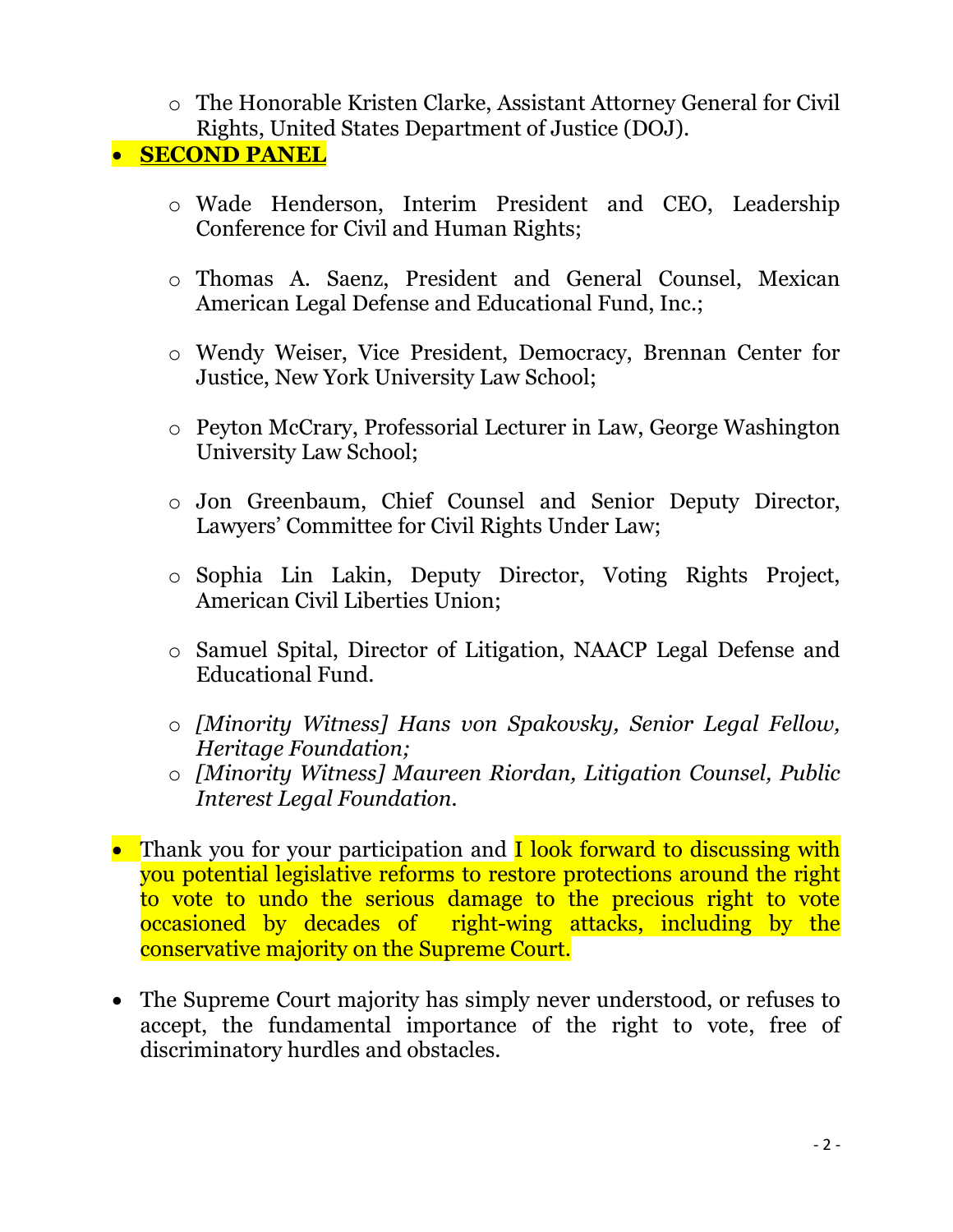- Mr. Chairman, were it not for the  $24<sup>th</sup>$  Amendment, I venture to say that this conservative majority on the Court would subject poll taxes and literacy tests to the review standard enunciated in *Brnovich v. DNC.*
- Their predecessors on the Court understood this, going back at least as far as 1938, when the Supreme Court held in Chief Justice Hughes' famous *Footnote 4* in *United States v. Carolene Products, 304 U.S. 144 (1938),* that government action alleged to discriminate against "discrete and insular minorities" would be subject to "strict scrutiny" by reviewing courts.
- Mr. Chairman, you might be asking who are these 'discrete and insular minorities' about whom the Court was referring?
- The answer is they were and are persons "excluded from "those political processes ordinarily to be relied upon to protect" them, racial and language minorities, and aliens, all of whom were denied the single most important tool for protecting and advancing one's interests in a democracy: the right to vote.
- That is why is the concept of "practice-based" preclearance coverage is such an attractive addition to needed modifications and amendments to the Voting Rights Act.
- From its inception, the Voting Rights Advancement Act targeted those states with a long, deep, and documented history of using virtually any means necessary, including terrorism and violence, to prevent African Americans, racial, and language minorities from exercising the right to vote guaranteed by the 15th Amendment to the Constitution.
- Because of the then-national consensus in support of strengthening and expanding voting rights, there was not then a need to target for prohibition practices that could be used to disenfranchise and discriminate against newly emerging minority populations in states and localities with no prior history of voting rights violations.
- But now there is.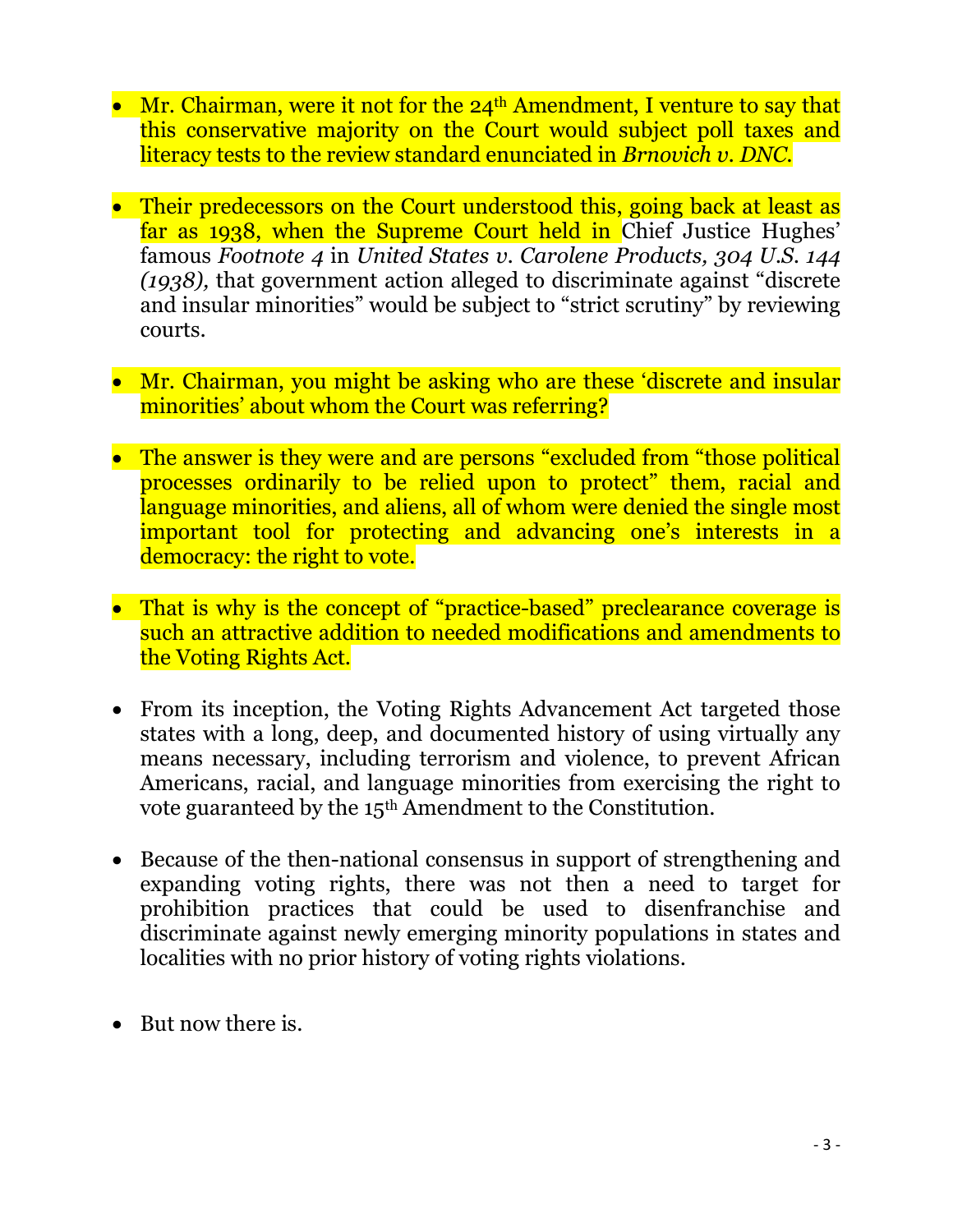- As we have discussed in our prior hearings on the VRA, an alarming number of jurisdictions that do not have a documented history of voting rights violations have nonetheless responded to surges in the minority population by turning to practices historically utilized to discriminate against or disenfranchise minority voters, practices like changing singlemember to at-large districts, redistricting, photo ID laws, and consolidating or relocating polling places.
- Mr. Chairman, we must address these attacks on our democracy and introduce legislation that will include:
	- o A broad geographic coverage formula to determine which jurisdictions should be subject to the VRA's preclearance requirement;
	- o A practice-based coverage formula to complement the geographic coverage formula in order to cover jurisdictions where, because of demographic changes, the risk of voting discrimination is heightened even in the absence of a history of voting discrimination and to cover practices that are historically associated with voting discrimination;
	- o A statutory standard for vote denial claims under Section 2 of the VRA in light of the Supreme Court's recent decision in *Brnovich v. Democratic National Committee*;
	- o The inclusion of a non-retrogression standard in Section 2;
	- o The creation of an explicit private right of action under the VRA;
	- o The expansion of the causes of action available under the VRA to include violations of a broader spectrum of voting discriminationrelated constitutional and statutory provisions;
	- o A revision of the preliminary injunction standard applicable to actions under the VRA to make it easier for plaintiffs to obtain such relief;
	- o A fix for federal courts' misapplication of the *Purcell* doctrine, which counsels courts against granting preliminary injunctions or making other changes to election rules too close to an election;
	- o Greater notice and transparency requirements;
	- o Expanded bases for the assignment of federal election observers; and
	- o Expanded bail-in preclearance jurisdiction for federal courts.
- I ask unanimous consent to include in the record of this hearing, a June 26, 2021 op-ed authored by me entitled *"A Strong Voting Rights Act Is Needed Now More Than Ever."*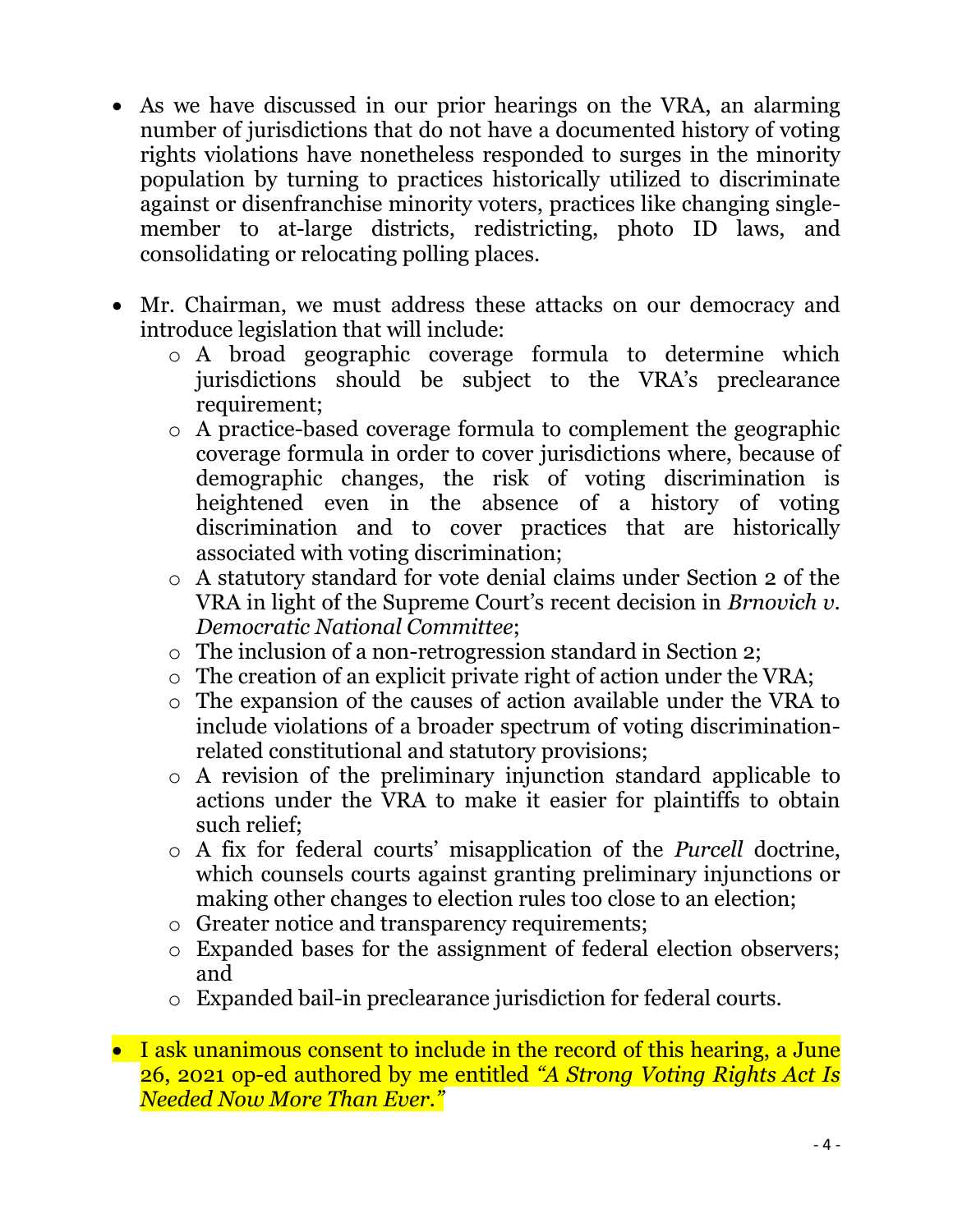- It is useful, Mr. Chairman, to recount how we arrived at this day.
- Fifty-six years ago, in Selma, Alabama, hundreds of heroic souls risked their lives for freedom and to secure the right to vote for all Americans by their participation in marches for voting rights on "Bloody Sunday," "Turnaround Tuesday," or the final, completed march from Selma to Montgomery.
- Those "foot soldiers" of Selma, brave and determined men and women, boys and girls, persons of all races and creeds, loved their country so much that they were willing to risk their lives to make it better, to bring it even closer to its founding ideals.
- The foot soldiers marched because they believed that all persons have dignity and the right to equal treatment under the law, and in the making of the laws, which is the fundamental essence of the right to vote.
- On that day, Sunday, March 7, 1965, more than 600 civil rights demonstrators, including our beloved former colleague, the late Congressman John Lewis of Georgia, were brutally attacked by state and local police at the Edmund Pettus Bridge as they marched from Selma to Montgomery in support of the right to vote.
- "Bloody Sunday" was a defining moment in American history because it crystallized for the nation the necessity of enacting a strong and effective federal law to protect the right to vote of every American.
- No one who witnessed the violence and brutally suffered by the foot soldiers for justice who gathered at the Edmund Pettus Bridge will ever forget it; the images are deeply seared in the American memory and experience.
- On August 6, 1965, in the Rotunda of the Capitol and in the presence of such luminaries as the Rev. Dr. Martin Luther King, Jr. and Rev. Ralph Abernathy of the Southern Christian Leadership Conference; Roy Wilkins of the NAACP; Whitney Young of the National Urban League; James Foreman of the Congress of Racial Equality; A. Philip Randolph of the Brotherhood of Sleeping Car Porters; John Lewis of the Student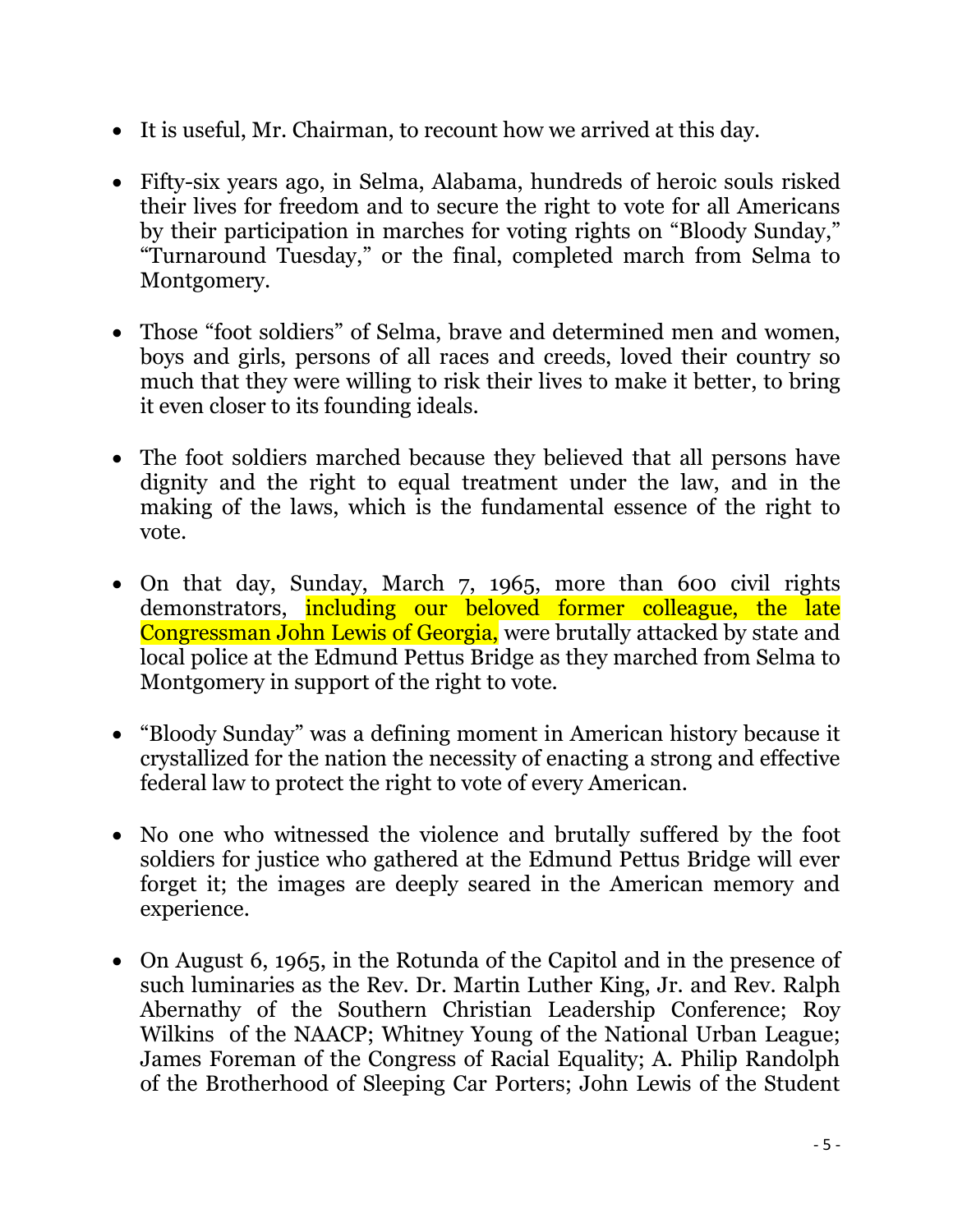Non-Violent Coordinating Committee; Senators Robert Kennedy, Hubert Humphrey, and Everett Dirksen; President Johnson addressed the nation before signing the Voting Rights Act:

*"The vote is the most powerful instrument ever devised by man for breaking down injustice and destroying the terrible walls which imprison men because they are different from other men."* 

- The Voting Rights Act of 1965 was critical to preventing brazen voter discrimination violations that historically left millions of African Americans disenfranchised.
- In 1940, for example, there were less than 30,000 African Americans registered to vote in Texas and only about 3% of African Americans living in the South were registered to vote.
- Poll taxes, literacy tests, and threats of violence were the major causes of these racially discriminatory results.
- After passage of the Voting Rights Act in 1965, which prohibited these discriminatory practices, registration and electoral participation steadily increased to the point that by 2012, more than 1.2 million African Americans living in Texas were registered to vote.
- In 1964, the year before the Voting Rights Act became law, there were approximately 300 African-Americans in public office, including just three in Congress.
- Few, if any, African Americans held elective office anywhere in the South.
- Because of the Voting Rights Act, in 2007 there were more than 9,100 black elected officials, including 46 members of Congress, the largest number ever.
- Mr. Chairman, the Voting Rights Act opened the political process for many of the approximately 6,000 Hispanic public officials that have been elected and appointed nationwide, including more than 275 at the state or federal level, 32 of whom serve in Congress.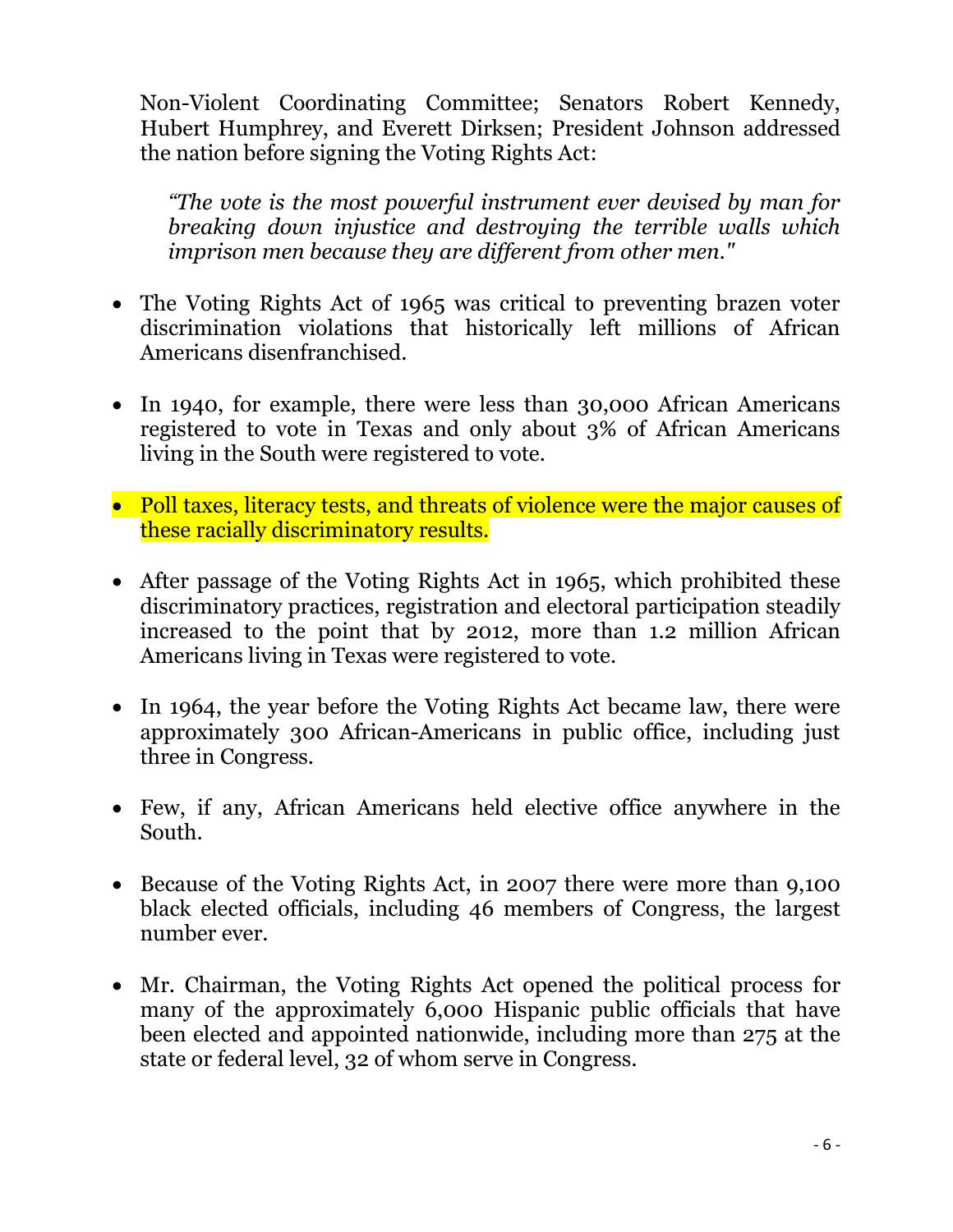- Native Americans, Asians and others who have historically encountered harsh barriers to full political participation also have benefited greatly.
- As I indicated, the crown jewel of the Voting Rights Act of 1965 is Section 5, which requires that states and localities with a chronic record of discrimination in voting practices secure federal approval before making any changes to voting processes.
- Section 5 has protected minority voting rights where voter discrimination has historically been the worst.
- Between 1982 and 2006, Section 5 stopped more than 1,000 discriminatory voting changes in their tracks, including 107 discriminatory changes right here in Texas.
- Passed in 1965 with the extraordinary leadership of President Lyndon Johnson, the greatest legislative genius of our lifetime, the Voting Rights Act of 1965 was bringing dramatic change in many states across the South.
- But in 1972, change was not coming fast enough or in many places in Texas.
- In fact, Texas, which had never elected a woman to Congress or an African American to the Texas State Senate, was not covered by Section 5 of the 1965 Voting Rights Act and the language minorities living in South Texas were not protected at all.
- But thanks to the Voting Rights Act of 1965 and the tireless voter registration work performed in 1972 by Hillary Clinton in Texas, along with hundreds of others, including her future husband Bill, Barbara Jordan was elected to Congress, giving meaning to the promise of the Voting Rights Act that all citizens would at long last have the right to cast a vote for person of their community, from their community, for their community.
- Mr. Chairman, it is a source of eternal pride to all of us in Houston that in pursuit of extending the full measure of citizenship to all Americans, in 1975 Congresswoman Barbara Jordan, who also represented this historic 18<sup>th</sup> Congressional District of Texas, introduced, and the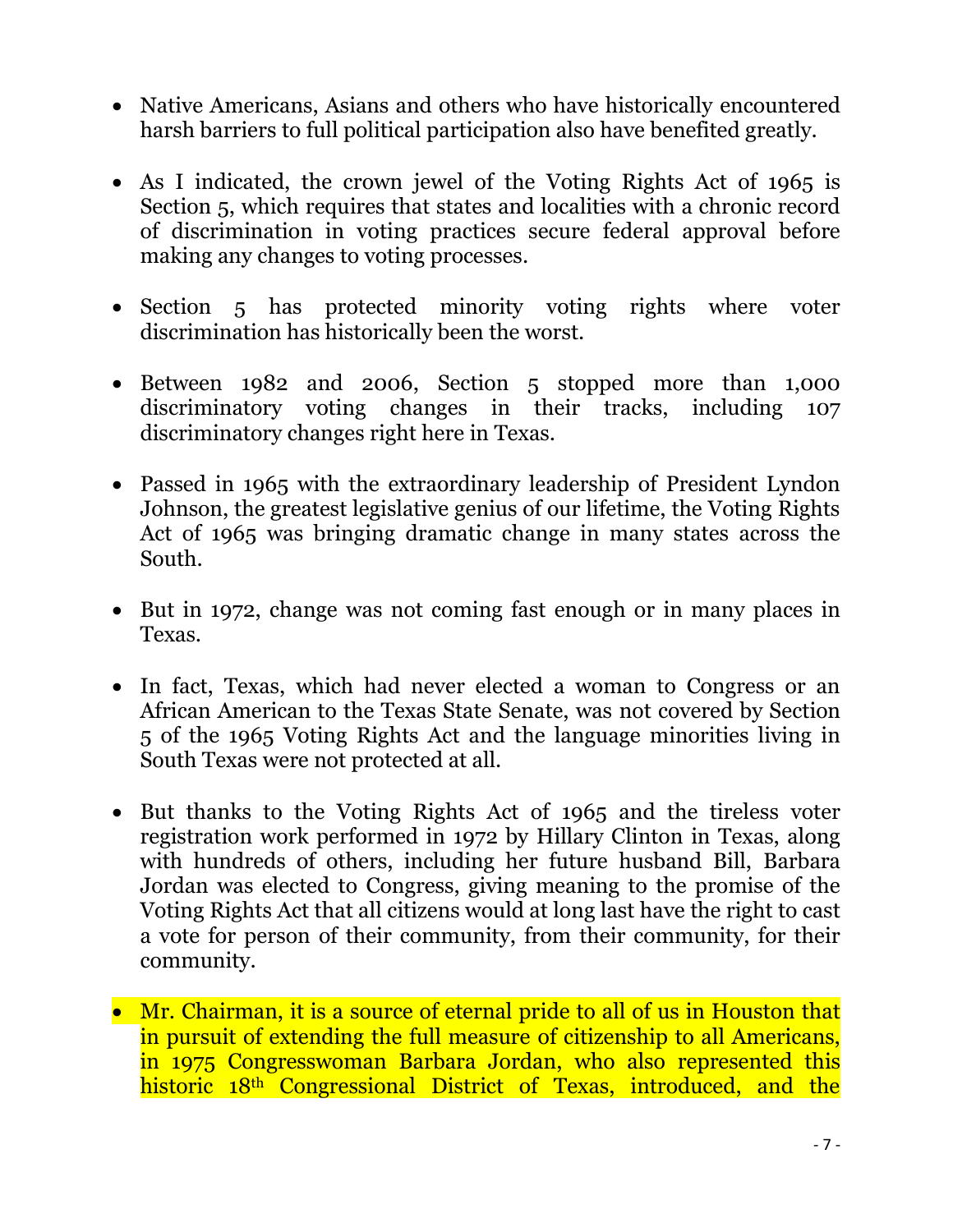Congress adopted, what are now Sections  $4(f)(3)$  and  $4(f)(4)$  of the Voting Rights Act, which extended the protections of Section 4(a) and Section 5 to language minorities.

• During the floor debate on the 1975 reauthorization of the Voting Rights Act, Congresswoman Jordan explained why this reform was needed:

"There are Mexican-American people in the State of Texas who have been denied the right to vote; who have been impeded in their efforts to register and vote; who have not had encouragement from those election officials because they are brown people.

"So, the state of Texas, if we approve this measure, would be brought within the coverage of this Act for the first time."

- When it comes to extending and protecting the precious right vote, the Lone Star State – the home state of Lyndon Johnson and Barbara Jordan – could be the leading state in the Union, one that sets the example for the nation.
- But to realize that future, Texas must turn from and not return to the dark days of the past.
- By embracing the discriminatory Texas SB7 and the 'Big Lie' that the 2020 election, by all accounts adjudged the most secure and inclusive in American history, was riven by voter fraud, Texas Republicans are making the wrong choice to their eternal shame.
- Texans must remain ever vigilant and oppose all schemes that will abridge or dilute the precious right to vote, like the odious Texas SB7 recently passed by the Texas State Senate but killed, but not yet permanently, by the unity and courage of Democrats in the Texas State House of Representatives.
- Mr. Chairman, I applaud the House Democrats of the Texas General Assembly for being on the front lines, fighting in opposition to Texas SB7 on the House floor and I join with them in calling upon the U.S. Senate to eliminate the filibuster and to bring voting rights legislation to the floor for debate and vote.